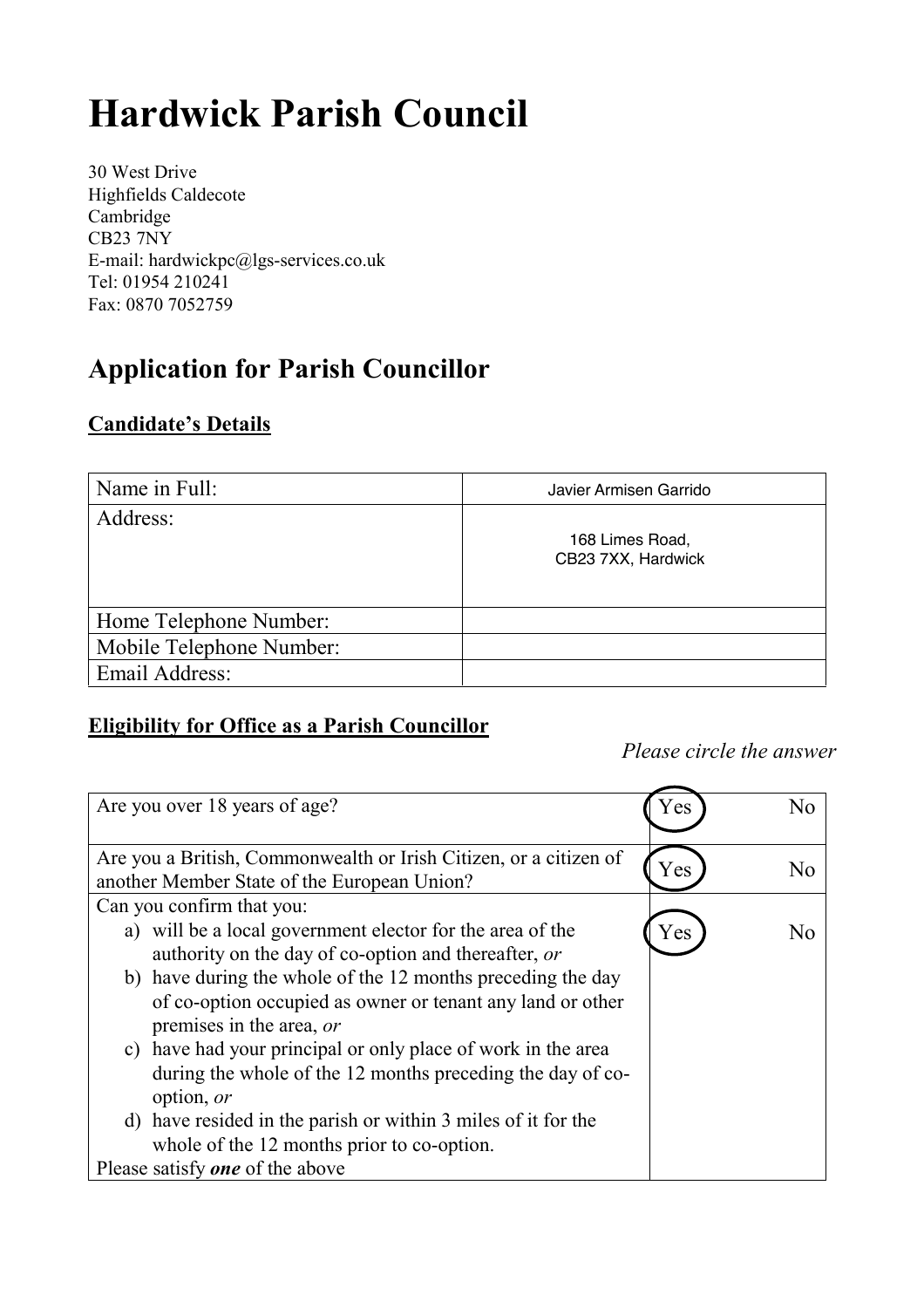| Do you hold any paid office or employment under this authority                                                                                                                               | Yes | N٥                    |
|----------------------------------------------------------------------------------------------------------------------------------------------------------------------------------------------|-----|-----------------------|
| Have you been a person adjudged bankrupt                                                                                                                                                     | Yes | $\overline{\sqrt{0}}$ |
| Have you, within five years before the day of co-option, been<br>convicted of any offence or had passed on you a sentence of<br>imprisonment for a period of not less than 3 months (whether | Yes | N <sub>o</sub>        |
| suspended or not) without option of a fine                                                                                                                                                   |     |                       |

## **Background Information**

#### *Continue on a separate sheet if required*

Please detail any experience you have that may be relevant to the Parish Council:

As part of my professional experience as a project manager, I have been involved with matters such as budget, contracts, due diligences and client management. I have always worked as part of a team (either as individual contributor or as a team leader) shaping company policy making with an emphasis on the areas of research operations.

Moreover, I have acted as initial point of contact for questions and concerns related to my work community. I am providing regular communications and relevant information that affect my workplace and promoting engagement events while partnering with relevant business units to raise colleagues concerns and acting as a facilitator.

Throughout my career, I have dealt with challenging situation and I have always taken other people's views and needs into account to find solutions that promote a win-win outcome. My experience covers academia as well as private industry and I am used to deal with people at all levels.

Please state why you wish to be a Parish Councillor:

I have always been interested in local matters that affect my family and my community. While living in Cambridge I have been involved with my local community, supporting local schools (Queen Emma Primary School) and community activities.

Since I moved to Hardwick in August 2021, I have felt extremely welcome by the people in the village and I believe this is a great opportunity for me to serve the community. I want to support the community, speak up for and on behalf of the residents, ensuring that their voice is heard when decisions that affect the village are made.